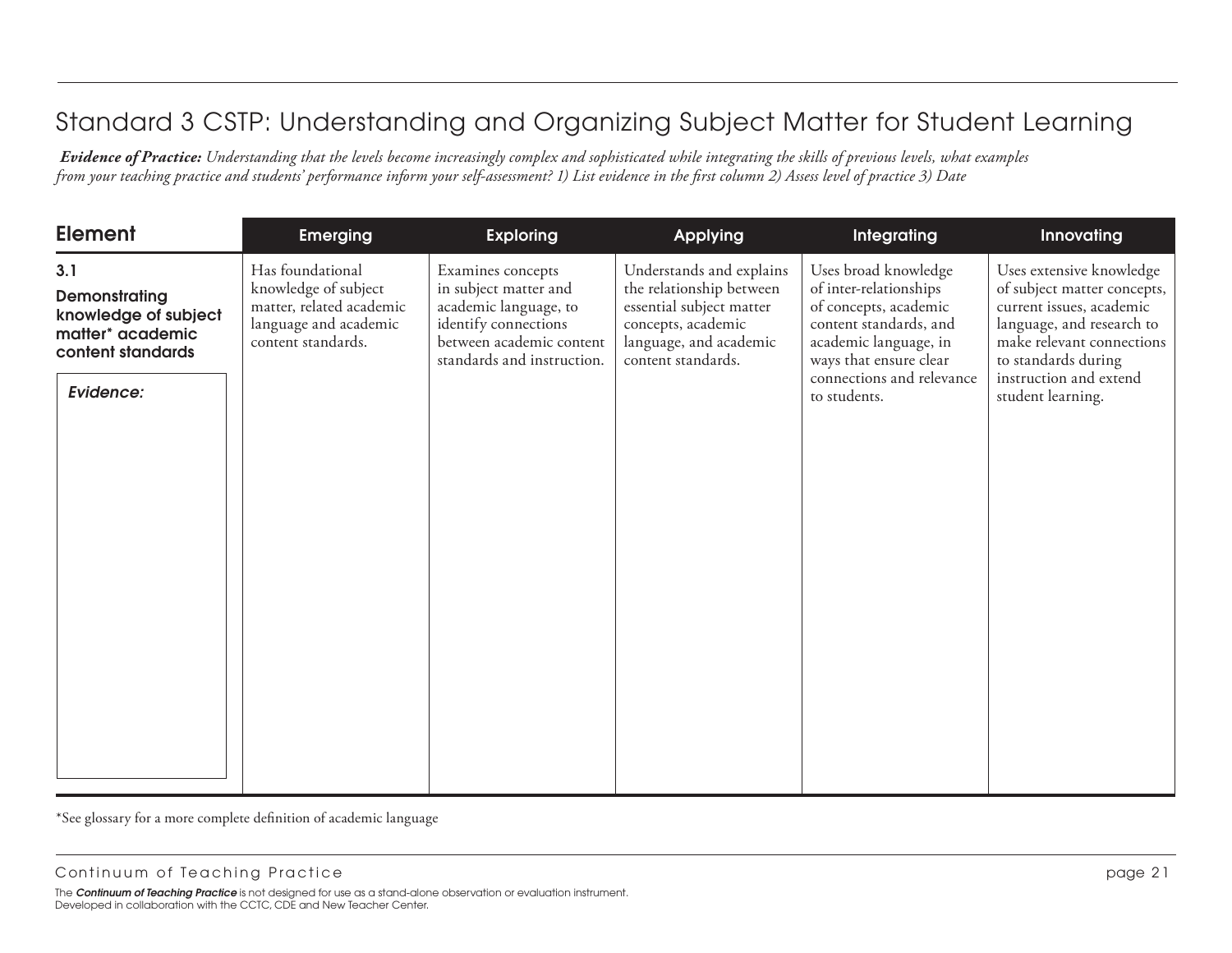| <b>Element</b>                                                                                                                      | <b>Emerging</b>                                                                                                                                          | <b>Exploring</b>                                                                                                                                                                                                                                                                                                                                      | <b>Applying</b>                                                                                                                                                                                                                                      | Integrating                                                                                                                                                                                                                                                           | Innovating                                                                                                                                                                                                                                                                                              |
|-------------------------------------------------------------------------------------------------------------------------------------|----------------------------------------------------------------------------------------------------------------------------------------------------------|-------------------------------------------------------------------------------------------------------------------------------------------------------------------------------------------------------------------------------------------------------------------------------------------------------------------------------------------------------|------------------------------------------------------------------------------------------------------------------------------------------------------------------------------------------------------------------------------------------------------|-----------------------------------------------------------------------------------------------------------------------------------------------------------------------------------------------------------------------------------------------------------------------|---------------------------------------------------------------------------------------------------------------------------------------------------------------------------------------------------------------------------------------------------------------------------------------------------------|
| 3.2<br>Applying knowledge of<br>student development<br>and proficiencies<br>to ensure student<br>understanding of<br>subject matter | Has basic knowledge<br>of student stages of<br>development while<br>becoming aware of<br>differences in students'<br>understanding of<br>subject matter. | Expands knowledge of<br>student development<br>and implements learning<br>activities in single lessons<br>or sequence of lessons<br>that address students'<br>proficiencies and support<br>understanding of subject                                                                                                                                   | Adapts instruction in<br>response to knowledge<br>of student development<br>and proficiencies to<br>meet students' diverse<br>learning needs. Ensures<br>understanding of subject<br>matter including related                                        | Integrates knowledge<br>of range of students<br>development into<br>instructional decisions<br>to ensure student<br>understanding of subject<br>matter including related<br>academic language.                                                                        | Utilizes comprehensive<br>knowledge of students<br>to guide all students to<br>develop proficiencies,<br>understand subject<br>matter including related<br>academic language.                                                                                                                           |
| Evidence:                                                                                                                           | Teaches subject-specific<br>vocabulary following<br>curriculum guidelines.                                                                               | matter including related<br>academic language.<br>Provides explicit teaching<br>of essential content<br>vocabulary and associated<br>academic language in<br>single lessons or sequence<br>of lessons. Explains<br>academic language,<br>formats, and vocabulary<br>to support student access<br>to subject matter when<br>confusions are identified. | academic language.<br>Provides explicit teaching<br>of essential vocabulary,<br>idioms, key words with<br>multiple meanings, and<br>academic language in<br>ways that engage students<br>in accessing subject matter<br>text or learning activities. | Provides explicit teaching<br>of specific academic<br>language, text structure,<br>grammatical, and stylistic<br>language features to<br>ensure equitable access<br>and subject matter<br>understanding for the<br>range of student language<br>levels and abilities. | Engages students at all<br>levels of vocabulary,<br>academic language,<br>and proficiency in<br>self-directed goal<br>setting, monitoring,<br>and improvement. Guides<br>all students in using<br>analysis strategies that<br>provides equitable access<br>and deep understanding<br>of subject matter. |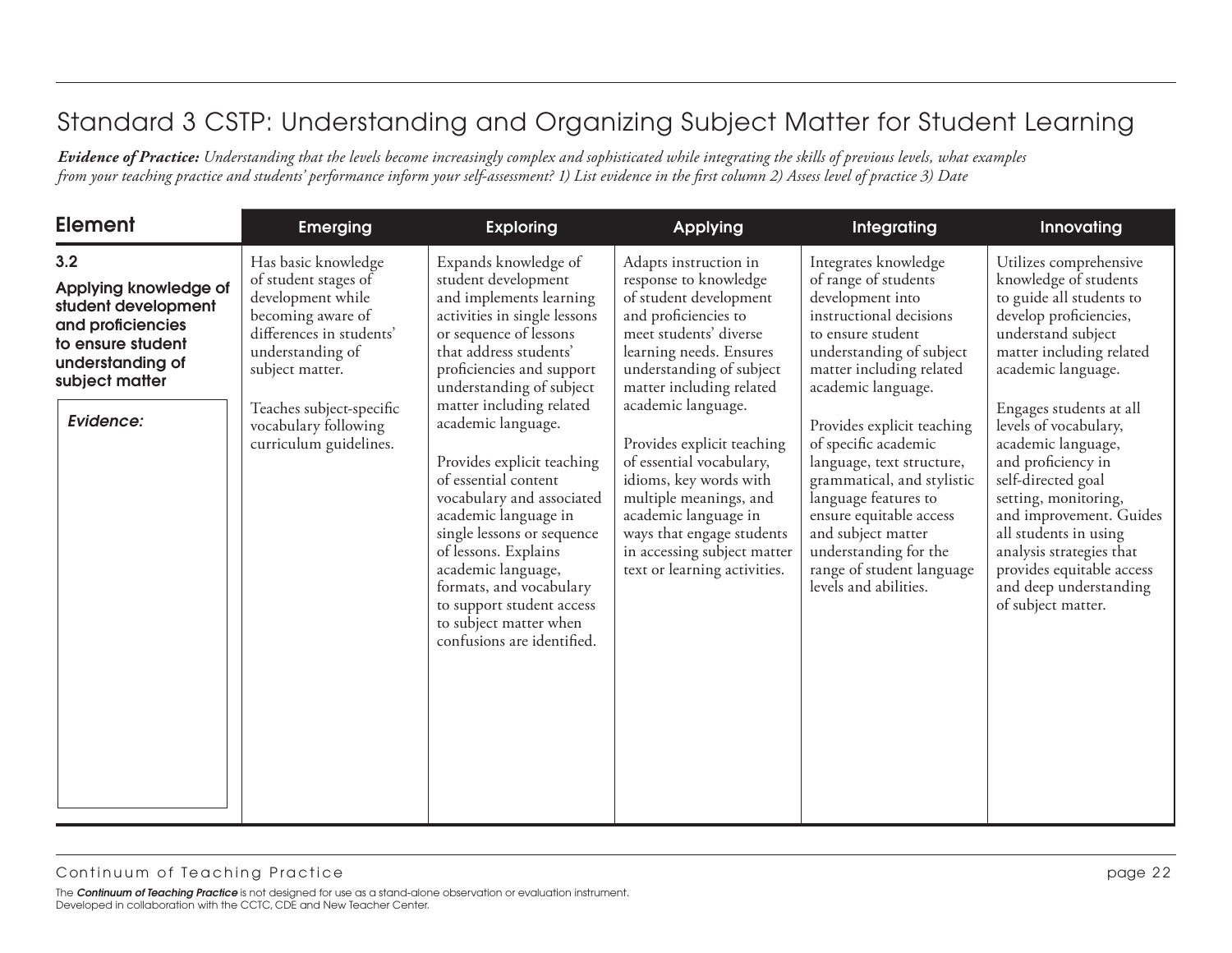| <b>Element</b>                                                                                                      | <b>Emerging</b>                                                                                                                     | <b>Exploring</b>                                                                                                                                                     | Applying                                                                                                                                 | <b>Integrating</b>                                                                                                                                                      | Innovating                                                                                                                                                                                                                                                          |
|---------------------------------------------------------------------------------------------------------------------|-------------------------------------------------------------------------------------------------------------------------------------|----------------------------------------------------------------------------------------------------------------------------------------------------------------------|------------------------------------------------------------------------------------------------------------------------------------------|-------------------------------------------------------------------------------------------------------------------------------------------------------------------------|---------------------------------------------------------------------------------------------------------------------------------------------------------------------------------------------------------------------------------------------------------------------|
| 3.3<br><b>Organizing curriculum</b><br>to facilitate student<br>understanding of the<br>subject matter<br>Evidence: | Follows organization of<br>curriculum as provided by<br>site and district to support<br>student understanding of<br>subject matter. | Examines organization<br>of curriculum and<br>considers adjustments<br>in single lessons or<br>sequence of lessons to<br>support understanding<br>of subject matter. | Uses knowledge of<br>curriculum and student<br>readiness to organize<br>and adjust the curriculum<br>to ensure student<br>understanding. | Integrates knowledge<br>of curriculum and<br>resources to organize<br>and adjust instruction<br>within and across<br>subject matter to extend<br>student understanding. | Uses extensive knowledge<br>of curriculum and related<br>resources to flexibly and<br>effectively organize and<br>adjust instruction.<br>Ensures student<br>comprehension and<br>facilitates student<br>articulation about<br>what they do and<br>don't understand. |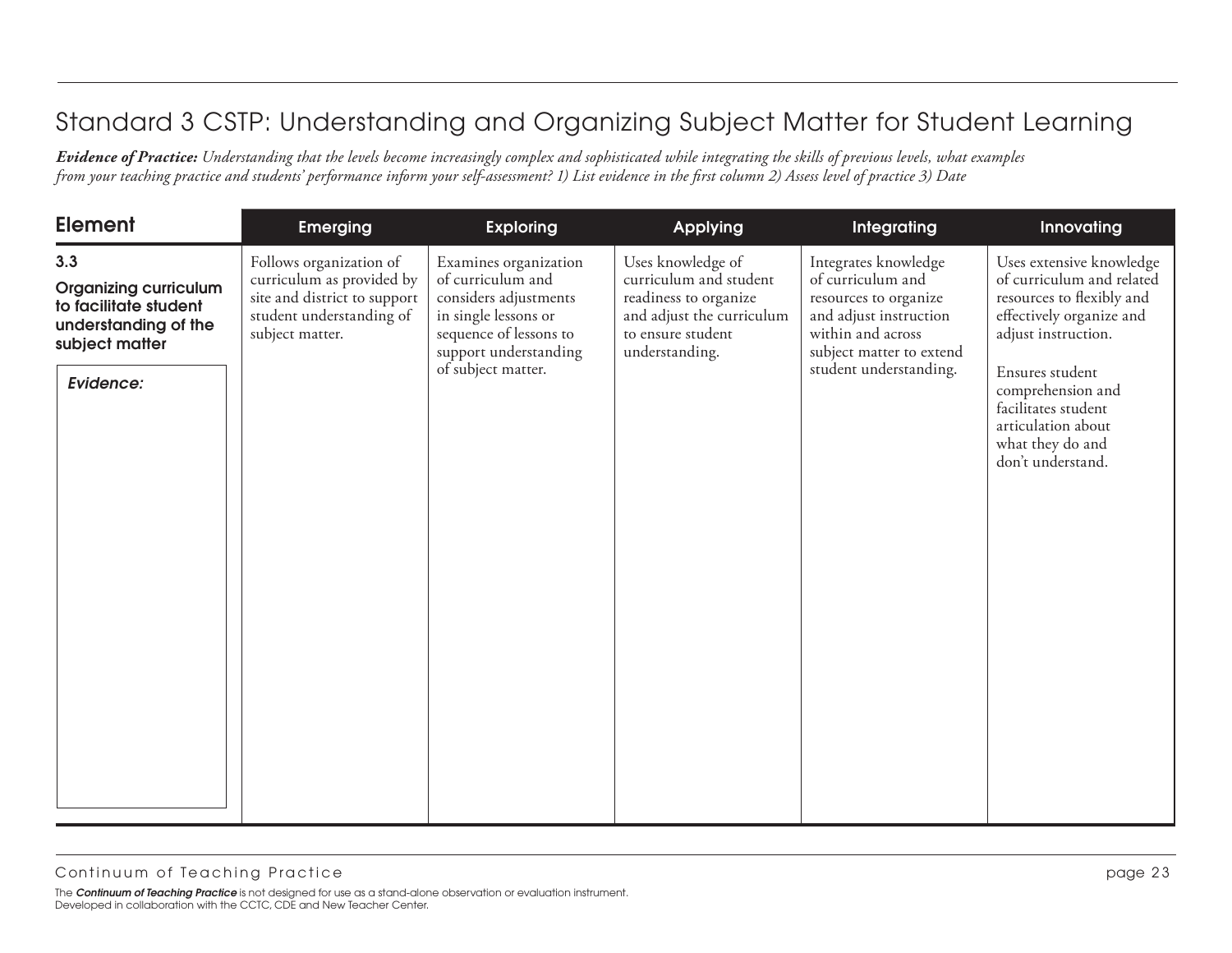| <b>Element</b>                                                                                                    | <b>Emerging</b>                                                             | <b>Exploring</b>                                                                                                                                                                                            | <b>Applying</b>                                                                                                                                                                                                        | Integrating                                                                                                                                                                                                                                                                 | Innovating                                                                                                                                                                                                                            |
|-------------------------------------------------------------------------------------------------------------------|-----------------------------------------------------------------------------|-------------------------------------------------------------------------------------------------------------------------------------------------------------------------------------------------------------|------------------------------------------------------------------------------------------------------------------------------------------------------------------------------------------------------------------------|-----------------------------------------------------------------------------------------------------------------------------------------------------------------------------------------------------------------------------------------------------------------------------|---------------------------------------------------------------------------------------------------------------------------------------------------------------------------------------------------------------------------------------|
| 3.4<br><b>Utilizing instructional</b><br>strategies that are<br>appropriate to the<br>subject matter<br>Evidence: | Uses instructional<br>strategies that are<br>provided in the<br>curriculum. | Gathers and uses<br>additional instructional<br>strategies in single<br>lessons or sequence<br>of lessons to increase<br>student understanding<br>of academic language<br>appropriate to<br>subject matter. | Selects and adapts a<br>variety of instructional<br>strategies to ensure<br>student understanding<br>of academic language<br>appropriate to subject<br>matter and that<br>address students'<br>diverse learning needs. | Integrates instructional<br>strategies appropriate<br>to subject matter to<br>meet students' diverse<br>learning, to ensure<br>student understanding of<br>academic language, and<br>guide students in<br>understanding<br>connections within and<br>across subject matter. | Uses an extensive<br>repertoire of<br>instructional strategies<br>to develop enthusiasm,<br>meta-cognitive abilities,<br>and support and<br>challenge the full range<br>of students towards a<br>deep knowledge of<br>subject matter. |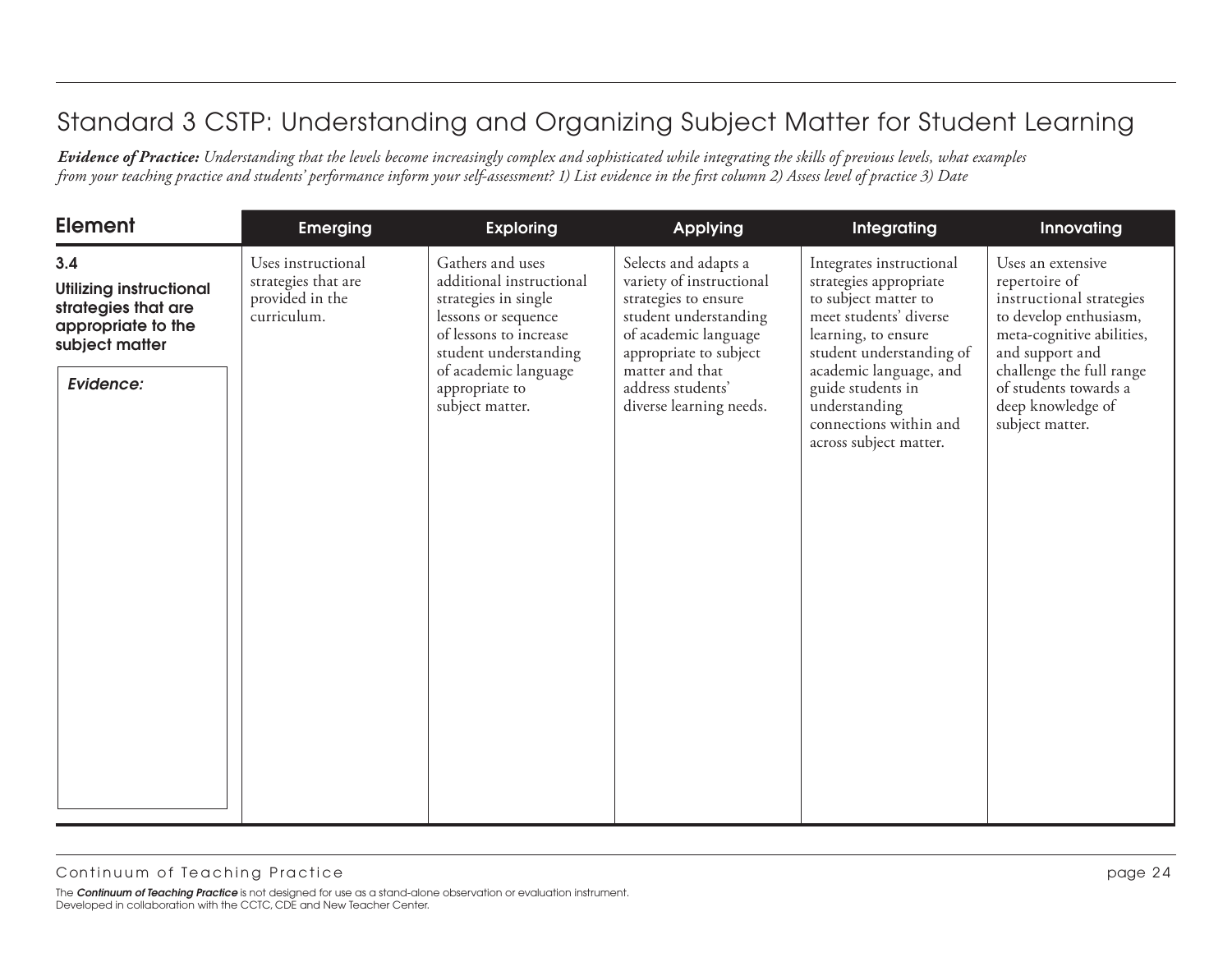| <b>Element</b>                                                                                                                                                                                                                | <b>Emerging</b>                                                                                                                                                                                         | <b>Exploring</b>                                                                                                                                                                                                        | <b>Applying</b>                                                                                                                                                                                                                                                                                                                                                                                                             | Integrating                                                                                                                                                                                                                                                                                                                            | Innovating                                                                                                                                                                                                                                                                                                                                                                                   |
|-------------------------------------------------------------------------------------------------------------------------------------------------------------------------------------------------------------------------------|---------------------------------------------------------------------------------------------------------------------------------------------------------------------------------------------------------|-------------------------------------------------------------------------------------------------------------------------------------------------------------------------------------------------------------------------|-----------------------------------------------------------------------------------------------------------------------------------------------------------------------------------------------------------------------------------------------------------------------------------------------------------------------------------------------------------------------------------------------------------------------------|----------------------------------------------------------------------------------------------------------------------------------------------------------------------------------------------------------------------------------------------------------------------------------------------------------------------------------------|----------------------------------------------------------------------------------------------------------------------------------------------------------------------------------------------------------------------------------------------------------------------------------------------------------------------------------------------------------------------------------------------|
| 3.5<br><b>Using and adapting</b><br>resources, technologies,<br>and standards-<br>aligned instructional<br>materials, including<br>adopted materials,<br>to make subject<br>matter accessible<br>to all students<br>Evidence: | Uses available instructional<br>materials, resources,<br>and technologies for<br>specific lessons to make<br>subject matter accessible<br>to students.<br>Identifies technological<br>resources needed. | Explores additional<br>instructional<br>materials, resources,<br>and technologies to<br>make subject matter<br>accessible to students.<br>Explores how to make<br>technological resources<br>available to all students. | Selects, adapts, and<br>utilizes appropriate<br>instructional materials,<br>resources, and technologies<br>for concept and skill<br>development in subject<br>matter. Resources reflect<br>the diversity of the<br>classroom and support<br>differentiated learning<br>of subject matter.<br>Guides students to use<br>available print, electronic,<br>and online subject matter<br>resources based on<br>individual needs. | Integrates a wide range<br>of adapted resources,<br>technologies, and<br>instructional materials<br>to meet identified<br>student needs and<br>make subject matter<br>accessible to students.<br>Assists students with<br>equitable access to<br>materials, resources,<br>and technologies.<br>Seeks outside resources<br>and support. | Engages students in<br>identifying and adapting<br>resources, technologies,<br>and standards-aligned<br>instructional materials<br>to extend student<br>understanding and<br>critical thinking about<br>subject matter.<br>Ensures that students are<br>able to obtain equitable<br>access to a wide range of<br>technologies, through<br>ongoing links to outside<br>resources and support. |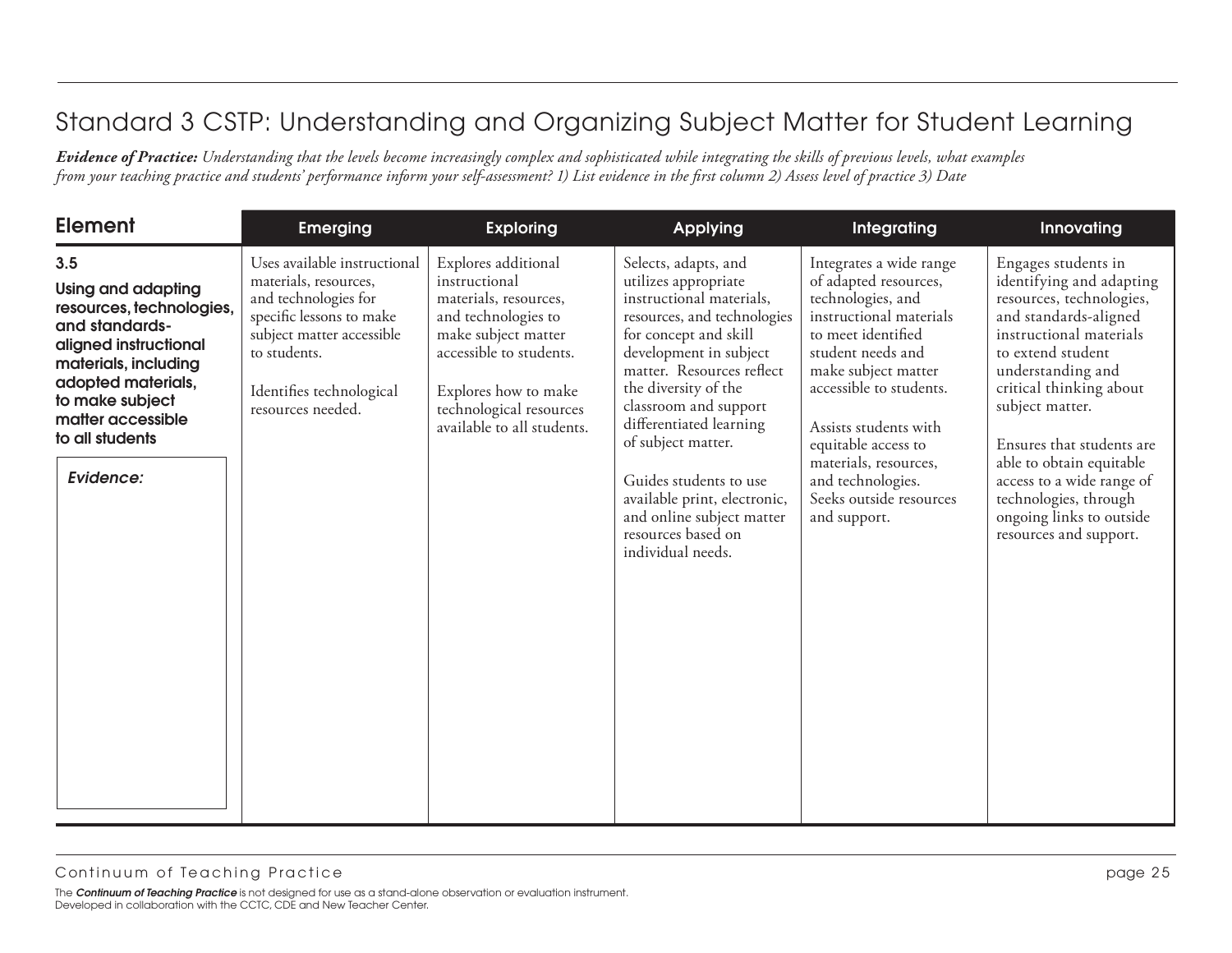*Evidence of Practice: Understanding that the levels become increasingly complex and sophisticated while integrating the skills of previous levels, what examples from your teaching practice and students' performance inform your self-assessment? 1) List evidence in the first column 2) Assess level of practice 3) Date*

| <b>Element</b>                                                                                                                                                                    | <b>Emerging</b>                                                                                                                                                                                        | <b>Exploring</b>                                                                                                                                                                                                                                                                                                                                                               | <b>Applying</b>                                                                                                                                                                                                                                                                                                                                                                                                                                                                                                                 | Integrating                                                                                                                                                                                                                                                                                                                           | <b>Innovating</b>                                                                                                                                                                                                                                                                                                                                                                                            |
|-----------------------------------------------------------------------------------------------------------------------------------------------------------------------------------|--------------------------------------------------------------------------------------------------------------------------------------------------------------------------------------------------------|--------------------------------------------------------------------------------------------------------------------------------------------------------------------------------------------------------------------------------------------------------------------------------------------------------------------------------------------------------------------------------|---------------------------------------------------------------------------------------------------------------------------------------------------------------------------------------------------------------------------------------------------------------------------------------------------------------------------------------------------------------------------------------------------------------------------------------------------------------------------------------------------------------------------------|---------------------------------------------------------------------------------------------------------------------------------------------------------------------------------------------------------------------------------------------------------------------------------------------------------------------------------------|--------------------------------------------------------------------------------------------------------------------------------------------------------------------------------------------------------------------------------------------------------------------------------------------------------------------------------------------------------------------------------------------------------------|
| 3.6<br><b>Addressing the needs</b><br>of <b>English Learners</b> and<br>students with special<br>needs <sup>*</sup> to provide<br>equitable access to<br>the content<br>Evidence: | Is aware of students'<br>primary language<br>and English language<br>proficiencies based on<br>available assessment data.<br>Provides adapted materials<br>to help English Learners<br>access content. | Seeks additional<br>information describing<br>elements of culture and<br>language proficiencies<br>in listening, speaking,<br>reading and writing.<br>Uses multiple measures<br>for assessing English<br>learners' performance to<br>identify gaps in English<br>language development.<br>Attempts to scaffold<br>content using visuals,<br>models, and graphic<br>organizers. | Identifies language<br>proficiencies and English<br>learner strengths in the<br>study of language and<br>content. Differentiates<br>instruction using one<br>or more components<br>of English language<br>development to support<br>English learners.<br>Creates and implements<br>scaffolds to support<br>standards-based<br>instruction using literacy<br>strategies, SDAIE, and<br>content level English<br>language development<br>in order for students<br>to improve language<br>proficiencies and<br>understand content. | Integrates knowledge<br>of English language<br>development and English<br>learner's strengths and<br>assessed needs into<br>English language and<br>content instruction.<br>Develops and adapts<br>instruction to provide a<br>wide range of scaffolded<br>supports for language and<br>content for the range of<br>English learners. | Engages English learners<br>in assessment of their<br>progress in English<br>language development<br>and in meeting content<br>standards. Supports<br>students to establish<br>and monitor language<br>and content goals.<br>Is resourceful and flexible<br>in the design, adjustment<br>and elimination of<br>scaffolds based on<br>English learners'<br>proficiencies, knowledge<br>and skills in content. |

*Please see the additional Standard elements that are of particular importance in the effective instruction of English Learners: Standard Element 1.2 Connecting learning to students' prior knowledge, backgrounds, life experiences, and interests Standard Element 3.2 Applying knowledge of student development and proficiencies to ensure student understanding of subject matter Standard Element 6.4 Working with families to support student learning*

Continuum of Teaching Practice **the continuum of Teaching Practice** and the page 26 of the page 26 of the page 26 of the page 26 of the page 26 of the page 26 of the page 26 of the page 26 of the page 26 of the page 26 of

The *Continuum of Teaching Practice* is not designed for use as a stand-alone observation or evaluation instrument. Developed in collaboration with the CCTC, CDE and New Teacher Center.